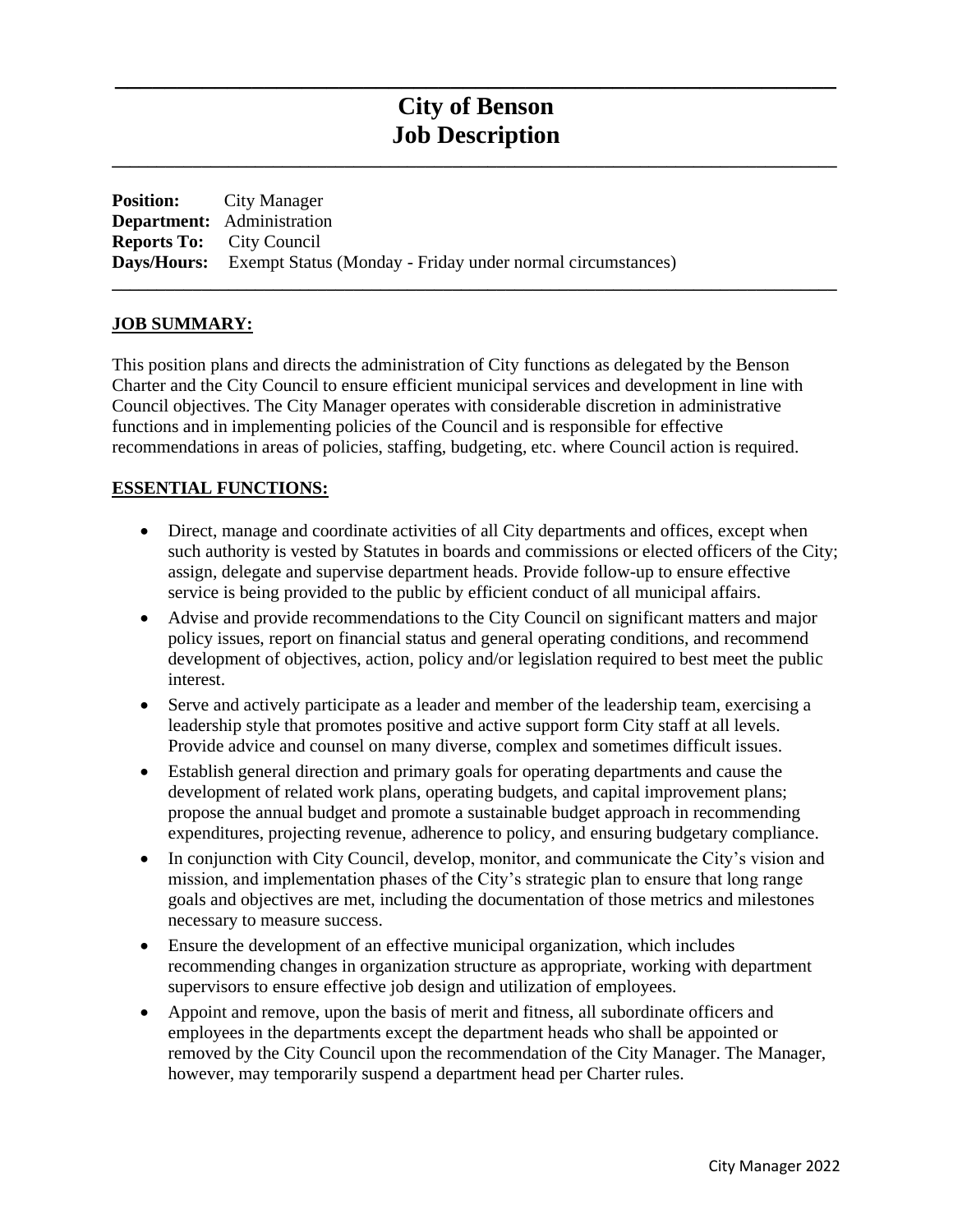- Ensure effective management of financial assets, and effective investment of available funds and proper accounting practices to control financial assets and provide for financial planning.
- Prepare and submit to the Council suggested amendments to the administrative code.
- Ensure proper public relations and follow-up with all departments to make sure that all complaints and public contacts are effectively handled, which may include identifying appropriate service levels to meet customers' needs. Participate in local affairs as appropriate.
- Provide professional support to the City Council and serve as a liaison to the Council by attending meetings, committees, boards and commissions as may be required; confer with and prepare reports and recommendations for elected and appointed officials on operational or policy matters as requested and act as a liaison with other municipal bodies, the County, the state legislator and federal agencies.
- Lead the development and implementation of City strategies for human resource practices and the collective bargaining process. Ensure labor contracts are settled in a timely and minimally contentious manner.
- Build on relationships that enhance and advance various collaborations and initiatives that benefit the City and its various partners. Represent the City at various functions pertaining to issues of importance to the community such as civic and business associations; meet with developers, officials, businesses, citizens and representatives of the press, to establish goodwill and resolve/respond to issues.
- Stay abreast of legislative issues specifically affecting local government and economic growth.
- Assume roles of Zoning Administrator and Floodplain Manager.
- Perform other related work as assigned.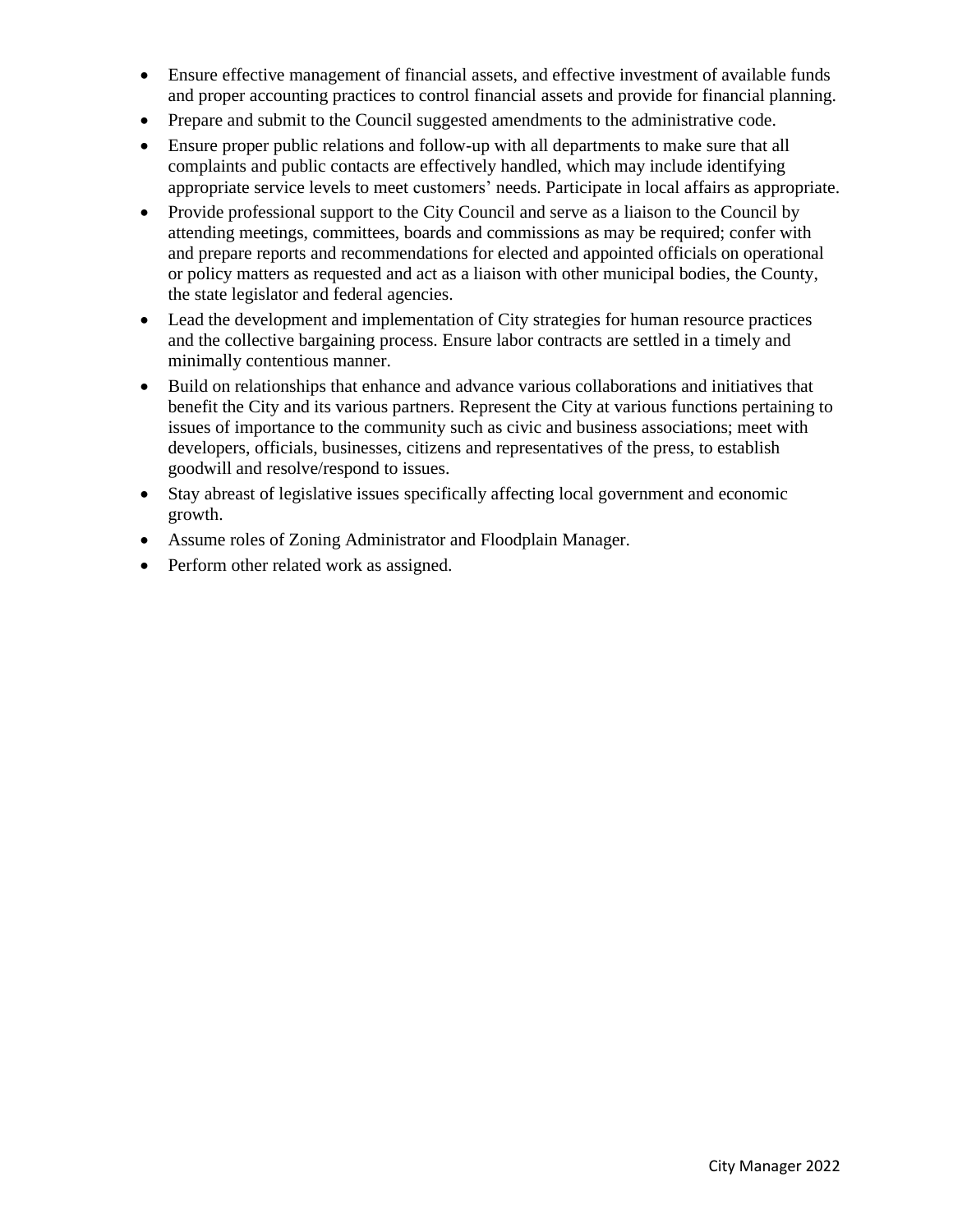## **REQUIRED KNOWLEDGE, SKILLS AND ABILITIES:**

- Considerable knowledge of federal, state and municipal regulations and ordinances and policies and procedures that apply to all functions and departments of city government.
- Considerable knowledge of the principles and practices of public and municipal administration.
- Considerable knowledge of budgeting procedures and public financing and formulate, initiate, and administer policies and procedures for effective fiscal control.
- Ability to manage an operation with diverse functions, and the ability to plan, coordinate, direct and review the work of department staff.
- Ability to evaluate organization and management procedures and make recommendations for improvements.
- Considerable ability to present and communicate effectively and professionally with coworkers, elected officials and members of the public.
- Must have high level of interpersonal skills to handle sensitive and confidential situations.
- Considerable ability to establish and maintain effective working relationships with coworkers, a variety of governmental employees and officials, and the general public.
- Must be able to work with little supervision and to multi-task.

**MINIMUM TRAINING AND EXPERIENCE REQUIREMENTS:** (The following statement represents the minimum experience and training standards which will be used to admit or reject applicants for interview and selection, provided that equivalent substitution will be permitted in case of deficiencies in either experience or education).

- Bachelor's degree in Public Administration or related field:
- Minimum of 5-7 years' experience in a responsible management position with broad municipal management experience.
- Experience and skill with budget development and management and strong understanding of financial controls.
- Knowledge of water, sewer, and electric utilities operations and familiarity with sewer and water capacity planning.
- Possess a valid Minnesota Driver's License and safe driving record.

## **PREFERRED QUALIFICATIONS:**

- Master's in public administration or related field.
- Experience in the area of Municipal Electric Utilities.
- Experience in development and redevelopment with economic development corporations.
- Experience/understanding in the following areas:
	- \* Development of affordable, single household housing
	- \* Labor management, union negotiation skills, staff development, performance evaluations
	- \* Public financing techniques including successful grant writing experience
	- \* Retail development and downtown streetscape development
	- \* Land use planning in conjunction with the County and other governments
	- \* Successful team building and strategic planning processes
- Familiarity with annexation procedures, planning and zoning functions, liquor operation.